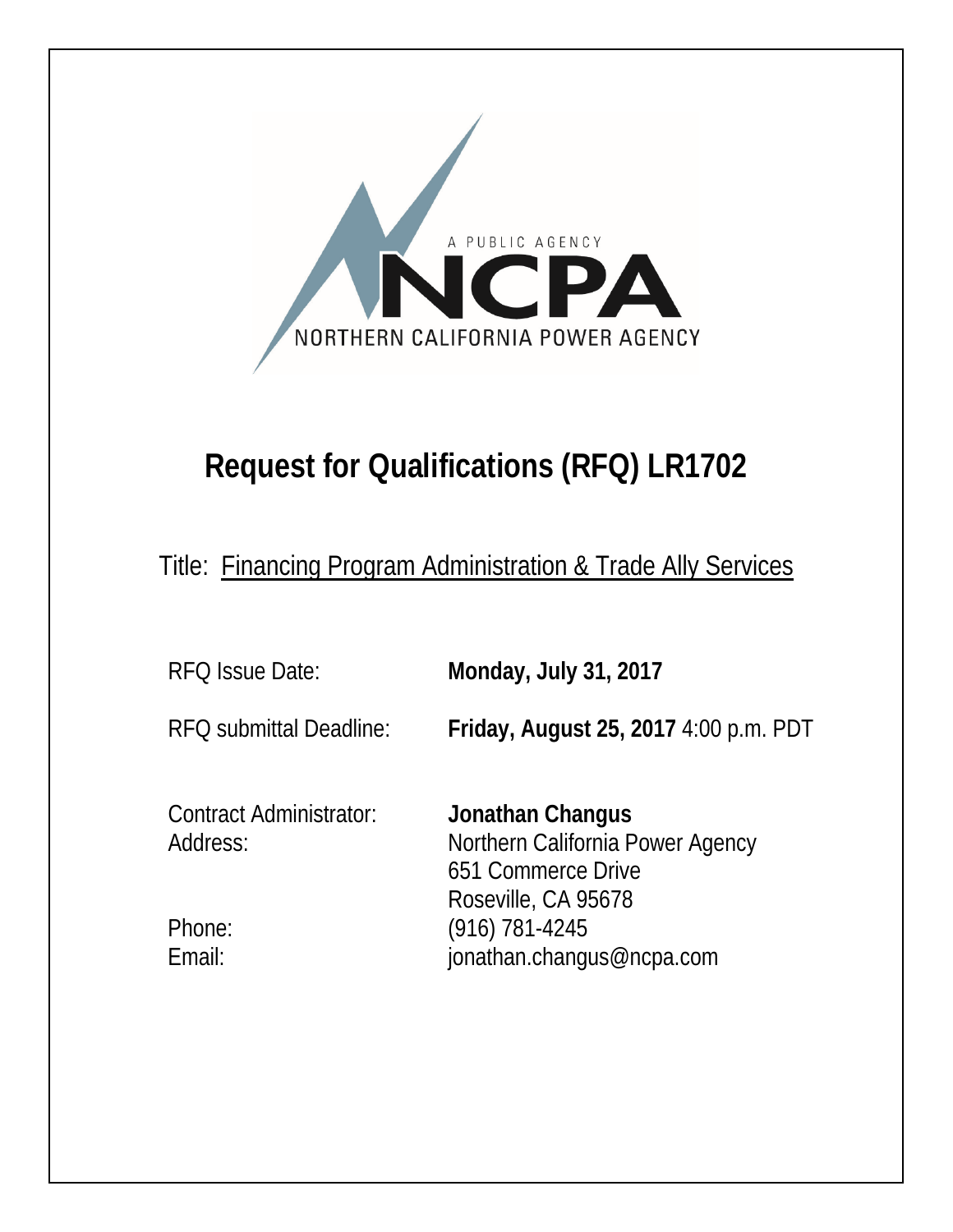## **REQUEST FOR QUALIFICATIONS (RFQ) LR1702**

## **TITLE: Financing Program Administration & Trade Ally Services**

## **Table of Contents**

| 1. DESCRIPTION OF THE NORTHERN CALIFORNIA POWER AGENCY  1 |  |
|-----------------------------------------------------------|--|
|                                                           |  |
|                                                           |  |
|                                                           |  |
|                                                           |  |
|                                                           |  |

## ATTACHMENTS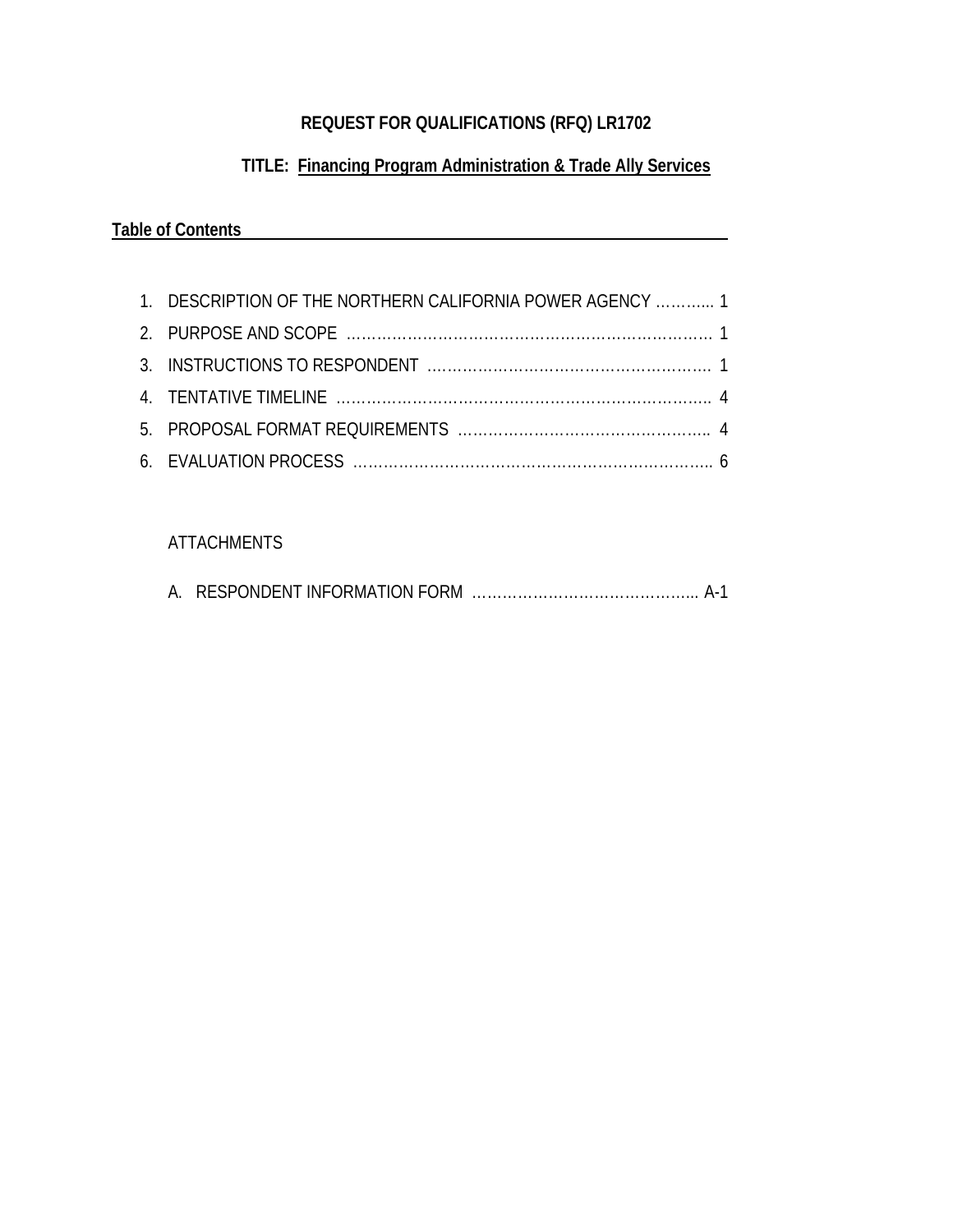#### **1. DESCRIPTION OF THE NORTHERN CALIFORNIA POWER AGENCY**

The Northern California Power Agency ("NCPA") is a California Joint Powers Agency established in 1968. Its Members are: the Cities of Alameda, Biggs, Gridley, Healdsburg, Lodi, Lompoc, Palo Alto, Redding, Roseville, Santa Clara, Shasta Lake, and Ukiah, the San Francisco Bay Area Rapid Transit Agency, the Plumas-Sierra Rural Electric Cooperative; the Port of Oakland, and the Truckee Donner Public Utility District.: These Members serve nearly 650,000 electric consumers in Central and Northern California.

## **2. SCOPE OF SERVICES**

NCPA is accepting Statements of Qualifications from contractors who provide energy efficiency financing program administration and/or trade ally services, including contractor trainings and maintaining a list of qualified contractors, to electric utilities. NCPA will accept responses to provide financing program administration, trade ally training, or both.

The issuance of this Request for Qualifications (RFQ) does not constitute a commitment by NCPA or its Members to enter into an agreement for services contract with any Respondent. NCPA reserves the right to revise, suspend or terminate this RFQ and any schedule related thereto at its sole discretion without liability to any Respondent.

NCPA is issuing this RFQ in response to the need of its members to expand participation in their energy efficiency and demand reduction programs. Individual Members will request the services. Responders are requested to address the criteria described in Section 6 below.

## *(a) Financing Program Administration*

NCPA members are pursuing energy efficiency financing program administration to increase participation in their customer incentive programs and to better connect contractors with utility programs that help them close more sales. In particular, NCPA members desire to provide additional financial support beyond rebates to lower income customers and households for which deeper energy efficiency retrofit projects are not feasible without competitively priced financing.

The ideal Respondent will offer multiple financing options that address varying needs of different customers. NCPA members are interested in financing program options for residential and/or nonresidential customers, depending on the utility. In addition, the ability/interest of NCPA members varies regarding the level of funding they can provide for financing programs and, as such, are interested in:

- Contractor Direct program options, in which no direct utility incentive is used, and
- Utility Buy-Down program options that leverage NCPA member funds to lower financing interest rates.

Given their disparate needs, NCPA members may select differing financing program options.

## *(b) Trade Ally Services*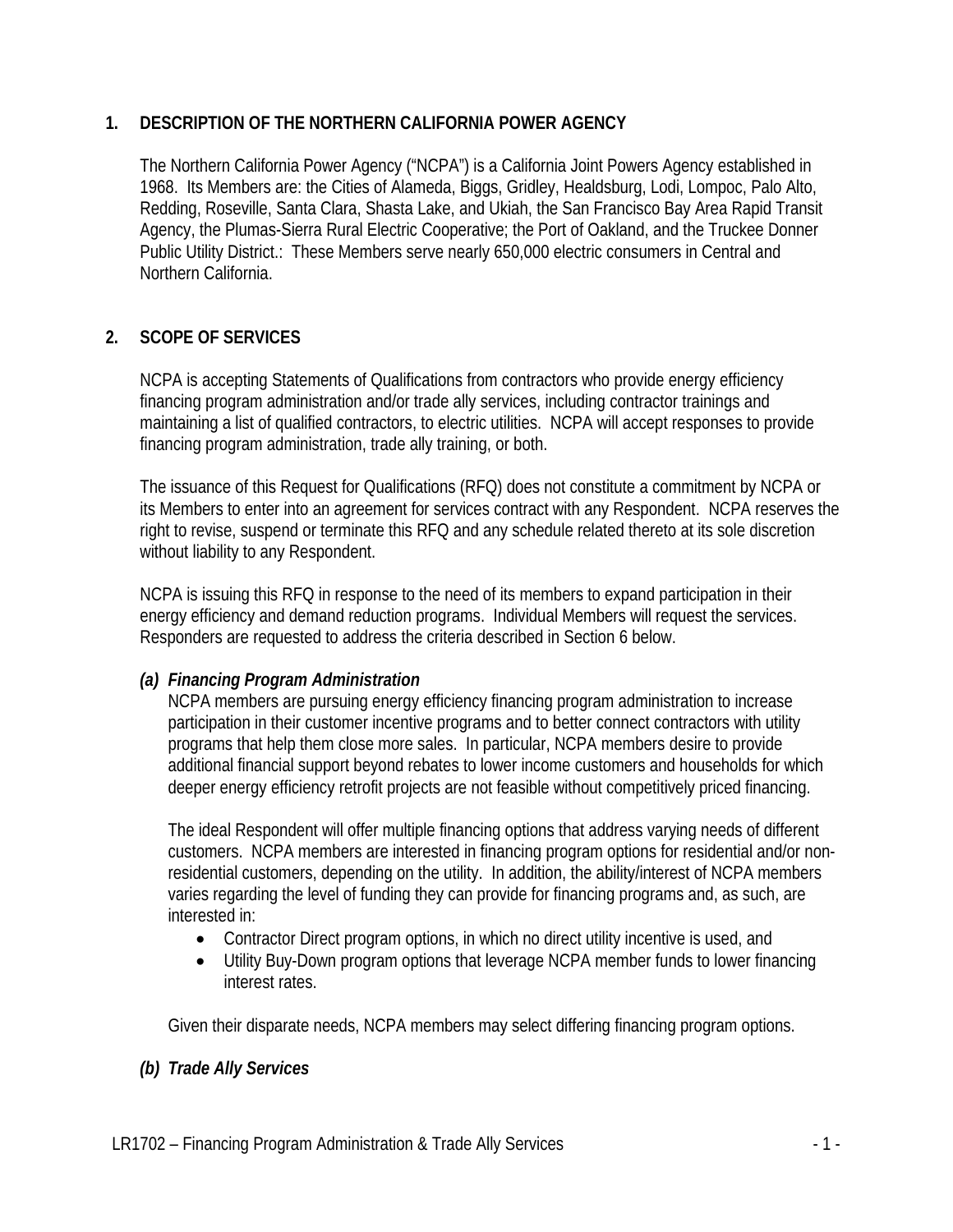Closely linked to the financing program administration is NCPA members' need for contractor development and management services. Well-trained and motivated contractors are key to the success of many NCPA member energy efficiency programs, as well as financing programs. As such NCPA members are seeking trade ally training & development services to support implementation of the financing program administration, and potentially other NCPA member energy efficiency programs (i.e., direct install). In addition, NCPA members are interested in a third-party maintained list of qualified contractors.

This RFQ is being issued specifically on behalf of the Cities of Lompoc, Roseville, and Santa Clara, and Plumas-Sierra Rural Electric Cooperative. However, selected Respondent(s) to this RFQ will demonstrate the willingness and ability to respond to all or some of NCPA's Members. In addition, other California POUs may elect to rely on this RFQ to contract with a selected Respondent for the requested services, including the members of the Southern California Public Power Authority. While no binding contract will be signed pursuant to this RFQ, NCPA members are relying on it to identify high quality consultants with whom they can later contract with to provide energy efficiency financing program administration and/or trade ally training services in support of their utility-specific energy efficiency and demand reduction programs.

## **3. INSTRUCTIONS TO RESPONDENT**

Those Respondents who submit responses agree to do so without legal recourse against NCPA, its Commission, managers, agents, contractors or Member agencies for rejection of any response(s) or for failure to execute an agreement for any reason. NCPA shall not be liable to any Respondent or party at law or in equity for any reason whatsoever for any acts or omissions arising out of or in connection with this RFQ.

By submitting its response, each Respondent waives any right to challenge any valuation by NCPA of any responses of any Respondent or any determination of NCPA to select or reject any response of any Respondent or take any action contemplated by this RFQ, including any right of a Respondent to intervene in any governing body proceeding for the purpose of protesting the selection or rejection of any Respondent, any other decision of NCPA contemplated by this RFQ or any resulting agreement related to a selected Respondent.

#### **3.1 Public Nature of Proposal**

Responses to this RFQ become the exclusive property of NCPA. All proposals received in response to this RFQ become a matter of public record and shall be regarded as public records, except as noted herein. If the Respondent so specifies and clearly identifies portions of its response as "PROPRIETARY AND CONFIDENTIAL", NCPA will make reasonable efforts to treat the marked portions as confidential information. Such information may, however, be made available under applicable state or federal law. NCPA also reserves the right to release such information to its agents, contractors, or Member utilities for the purpose of evaluating a response. Such agents, contractors and Member utilities will be required to observe the same care with respect to disclosure as NCPA. Under no circumstances will NCPA, its Commission, managers, agents, contractors or Member utilities, be liable for any damages resulting from any disclosure of Respondent's claimed confidential information during or after this RFQ process.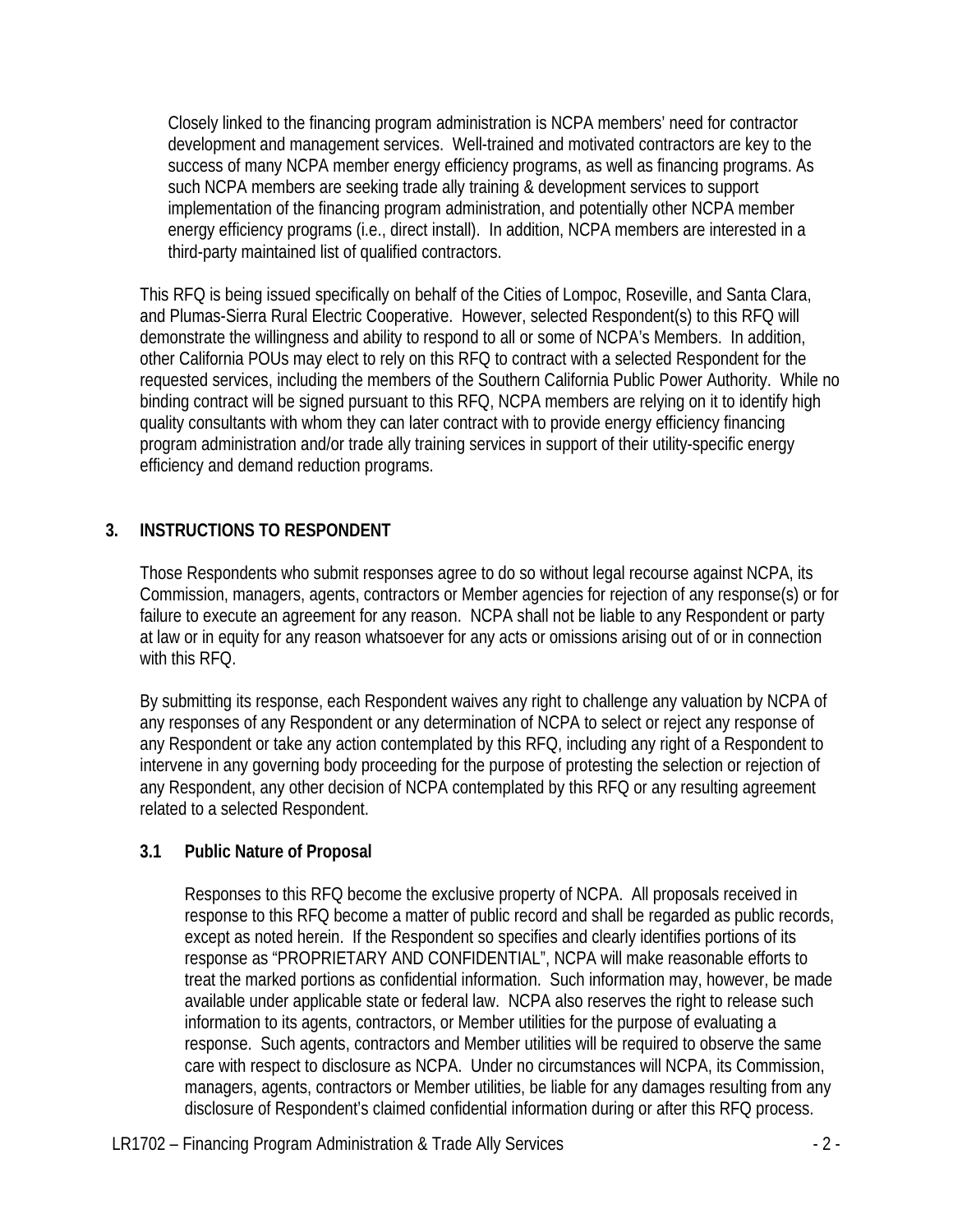Any proposal which contains language purporting to render all or significant portions of the proposal "Confidential," "Trade Secret," or "Proprietary" may be regarded as non-responsive.

Although the California Public Records Act recognizes that certain confidential trade secret information may be protected from disclosure, NCPA may not accept or approve that the information that a Respondent submits is a trade secret. If a request is made for information marked "Confidential," "Trade Secret," or "Proprietary," NCPA shall provide the Respondent who submitted the information with reasonable notice to allow the Respondent to seek protection from disclosure by a court of competent jurisdiction.

## **3.2 Rights of the Northern California Power Agency**

This RFQ does not commit NCPA or NCPA Members to enter into a contract.

Evaluation of a response does not constitute a commitment by NCPA to acquire such services from any source. NCPA and NCPA Members are not obligated in any way to proceed with this RFQ or consider or enter into any agreement or undertake any liability to any Respondent in connection with this RFQ and any and all responses, whether qualified or not, may be rejected without any liability whatsoever to any Respondent on the part of NCPA or any NCPA Member. NCPA shall not be responsible for any costs incurred by Respondent to prepare, submit, negotiate, contract, or participate in this RFQ process.

## **3.3 Examination of Proposal Documents**

This RFQ includes a description of the scope of services, proposal requirements, and instructions for submitting a proposal. The submission of a proposal shall be deemed a representation and certification by the Respondent that the Respondent:

- Has carefully read and fully understand the information provided by NCPA to serve as the basis for submission of the proposal;
- Has the capability to successfully undertake and complete the responsibilities and obligations of the proposal being submitted;
- Represents that all information contained in the proposal is true and correct;
- Did not, in any way, collude, conspire to agree, directly or indirectly, with any person, firm, corporation or other Respondent in regard to the amount, terms or conditions of this proposal; and
- Acknowledges that NCPA has the right to make any inquiry it deems appropriate to substantiate or supplement information supplied by Respondent, and Respondent hereby grants NCPA permission to make these inquiries, and to provide any and all related documentation in a timely manner.

No request for modification of the proposal shall be considered after its submission on grounds that Respondent was not fully informed about any fact or condition.

## **3.4 Addenda/Clarifications**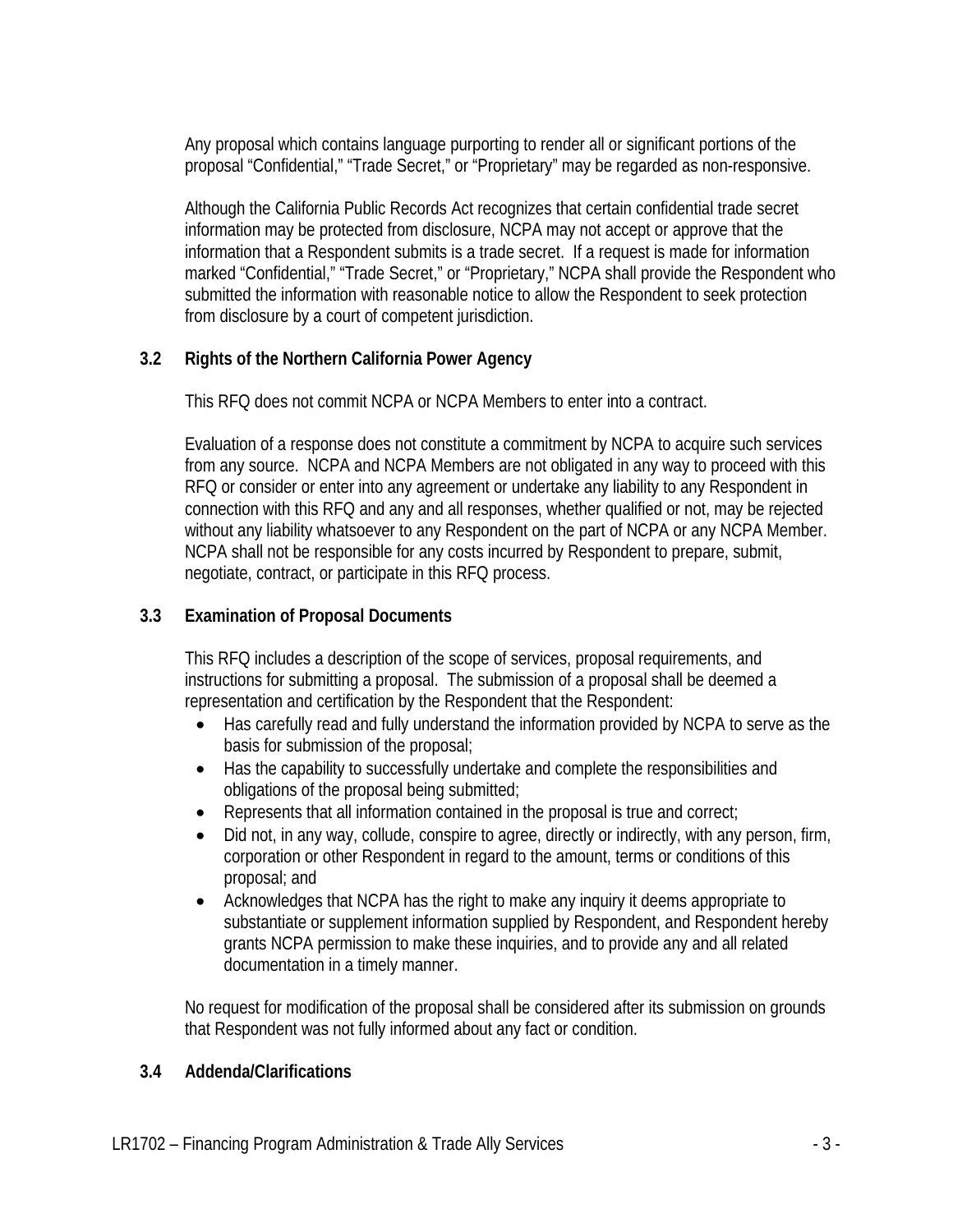Questions or comments regarding this RFQ must be put in writing and received NCPA no later than 1:00 p.m., Friday, August 11, 2017. Direct all inquiries regarding this RFQ by electronic mail to Jonathan Changus at jonathan.changus@ncpa.com.

Information provided by anyone other than the above contact may be invalid and proposals which are submitted in accordance with such information may be declared non-responsive. Responses from NCPA will be communicated via email to all recipients of this RFQ. Inquiries received after the date and time stated will not be accepted and will be returned to senders without response. No oral representations or interpretations will be made to any proposer as to the meaning of this RFQ.

In the event that it becomes necessary to revise any part of this RFQ, written addenda will be issued. Any amendment to this RFQ is valid only if it is in writing and issued by NCPA. No oral interpretations or answers shall bind NCPA unless confirmed by NCPA in writing. All addenda shall become a part of this RFQ and shall be acknowledged on the Respondent's Information Form (Attachment A).

#### **3.5 Submission of Proposals**

All proposals shall be submitted to:

Northern California Power Agency ATTN: Jonathan Changus 651 Commerce Drive Roseville, CA 95678 Email: jonathan.changus@ncpa.com

NCPA, in its sole discretion, may reject any late or incomplete response. Responses to this RFQ are due to NCPA with the appropriate attachments by electronic mail no later than 4:00 p.m. (PDT) on August 25, 2017. A hard copy of the response is not required; however, Respondents may also send a hard copy of the response and/or other supporting documents to NCPA no later than 4:00 p.m. (PDT) on August 25, 2017.

All materials submitted by the Respondent in response to this RFQ will become the property of NCPA and may be used by NCPA for the purpose of evaluating qualifications, soliciting proposals, executing any agreements, regulatory hearings, and administering any resulting definitive agreements.

#### **3.6 Withdrawal of Proposals**

A Respondent may withdraw its proposal at any time before the expiration of the time for submission of proposals as provided in the RFQ by delivering an electronic or a written request for withdrawal signed by, or on behalf of, the Respondent.

#### **4 TENTATIVE TIMELINE**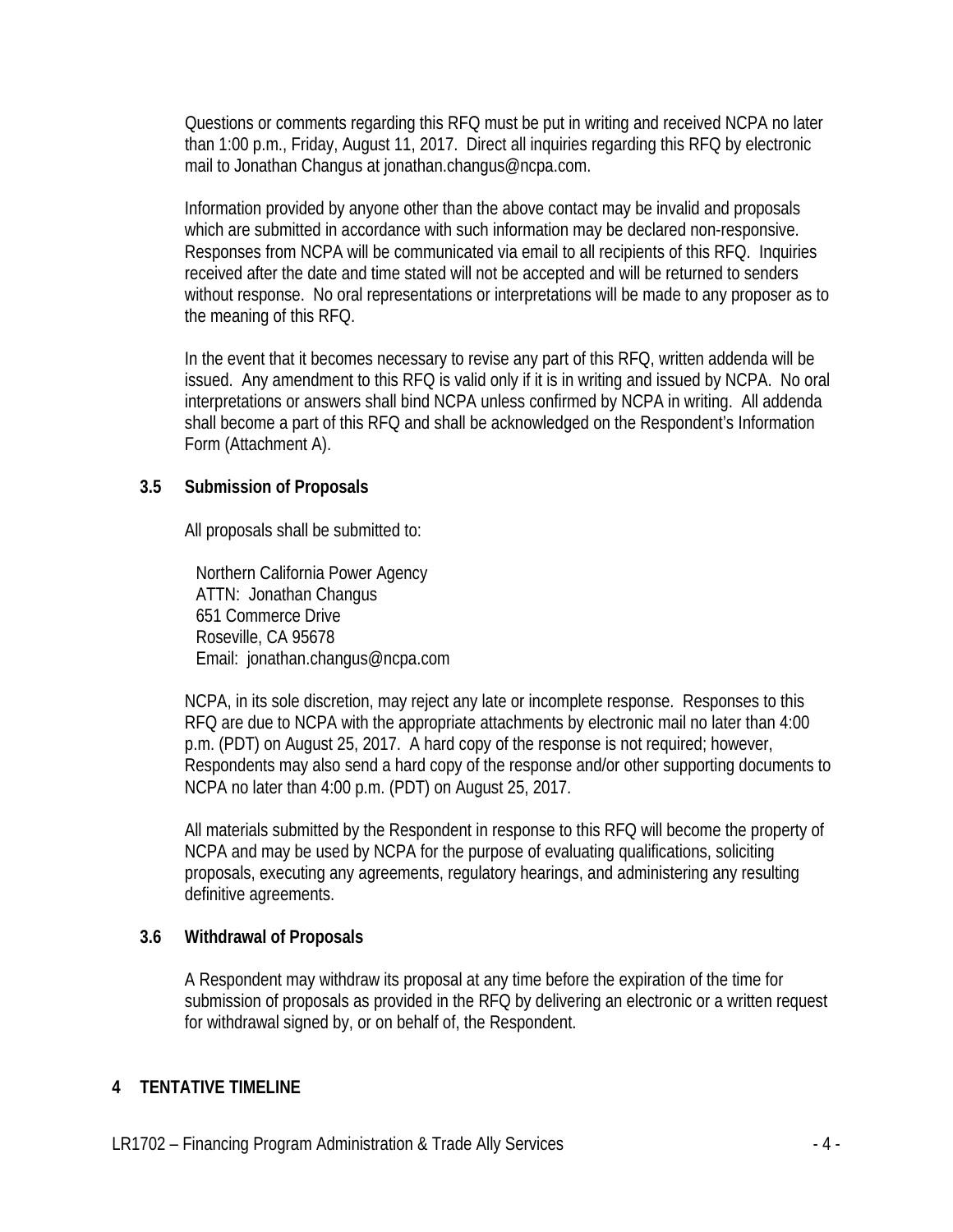The proposed timeline is as follows:

| RFQ Issued                             | July 31, 2017      |
|----------------------------------------|--------------------|
| Deadline for questions, clarifications | August 11, 2017    |
| Proposals Due                          | August 21, 2017    |
| <b>Finalists notified</b>              | September 6, 2017  |
| <b>Finalists interviews</b>            | September 21, 2017 |
| Selected Respondent(s) Notified        | October 2, 2017    |

## **5 PROPOSAL FORMAT REQUIREMENTS**

These instructions outline the guidelines governing the format and content of the proposal and the approach to be used in its development and presentation. The intent of the RFQ is to encourage responses that clearly communicate the Respondent's understanding of the NCPA's requirements and its approach to successfully provide the products and/or services on time and within budget. Only that information which is essential to an understanding and evaluation of the proposal should be submitted. Items not specifically and explicitly related to the RFQ and proposal, e.g. brochures, marketing material, etc. will not be considered in the evaluation.

All proposals shall address the following items in the order listed below and shall be numbered 1 through 9 in the proposal document.

## **5.1 Cover Letter**

Include all of the following information:

- Title of this RFQ
- Name and Mailing Address of Firm (include physical location if mailing address is a PO Box)
- Contact Person, Telephone Number, and Email Address
- A statement that the submitting Respondent will perform the services and adhere to the requirements described in this RFQ, including any addenda.

## **5.2 Signature Requirement**

The proposal shall be signed by an official legally authorized to bind the Respondent and shall expressly state that the proposal is valid for ninety (90) days following the closing date for the receipt of all proposals. All proposals must contain the following language before the signature block: "The information contained in this proposal is true and correct to the best of my knowledge and is signed under penalty of perjury under the laws of the State of California."

• Proposals submitted on behalf of a Partnership shall be signed in the firm name by a partner or the Attorney-in-Fact. If signed by the Attorney-in-Fact, there shall be attached to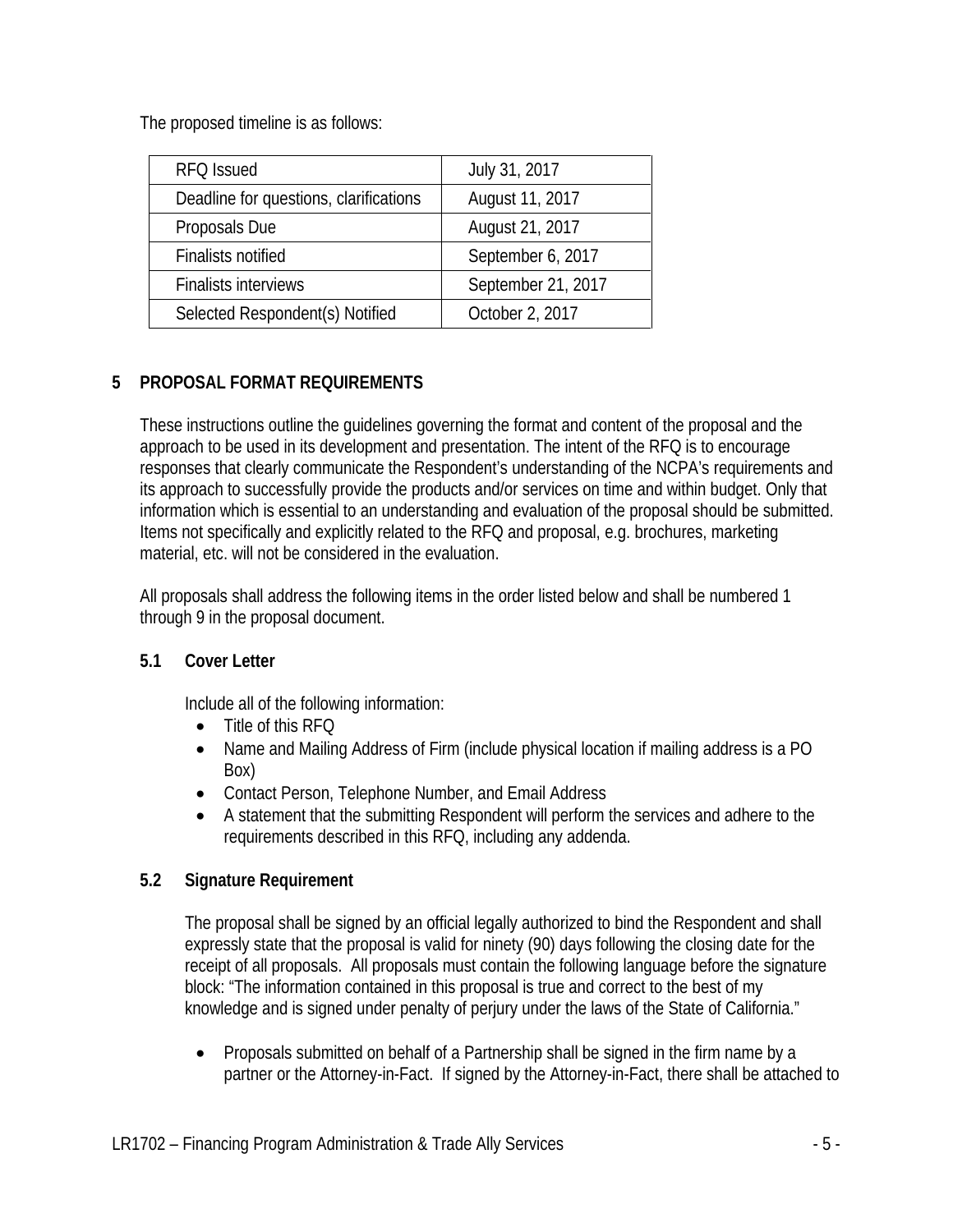the proposal a Power-of-Attorney evidencing authority to sign proposals, dated the same date as the proposal and executed by all partners of the firm.

- Proposals which are submitted on behalf of a Corporation shall have the correct corporate name thereon and the actual signature of the authorized officer of the corporation written (not typed) below the corporate name. The title of the office held by the person signing for the corporation shall appear below the signature of the officer.
- Proposals which are submitted on behalf of a Limited Liability Company ("LLC") shall be signed by the person or persons authorized to bind the LLC under the LLC's articles of organization.
- Proposals which are submitted by an Individual Doing Business under a firm name ("dba") shall be signed in the name of the individual doing business under the proper firm name and style.

#### **5.3 Proposal Summary**

Discuss the highlights, key features and distinguishing points of the Proposal. A separate sheet shall include a list of individuals and contacts for this Proposal and how to communicate with them. This section should be limited to three (3) pages including the separate sheet.

#### **5.4 Profile of the Proposing Respondent(s)**

Include a brief description of the Respondent's firm size, as well as the proposed local organization structure. Include a discussion of the Respondent firm's financial stability, capacity and resources. Include all other firms participating in the Proposal, including similar information about the firms.

#### **5.5 Qualifications of the Respondent**

Include a brief description of the Respondent's and any subcontractor's qualifications and previous experience on similar or related projects. Provide in a table format descriptions of pertinent project experience with other public municipalities and private sector that includes a summary of the work performed, the total project cost, the period over which the work was completed, and the name, title, and phone number of client's to be contacted for references. Give a brief statement of the firm's adherence to the schedule and budget for the project.

Provide three (3) references for similar projects that have been undertaken in the last five (5) years. For each project, Contractor must include these references. NCPA may, at its discretion, contact any or all of the references provided. The three references may include entities listed in the table above.

#### **5.6 Work Plan**

Respondents must provide a detailed discussion of their approach to the successful implementation of energy efficiency financing program administration and/or trade ally training services. Include thorough discussions of program elements Respondent believes are essential.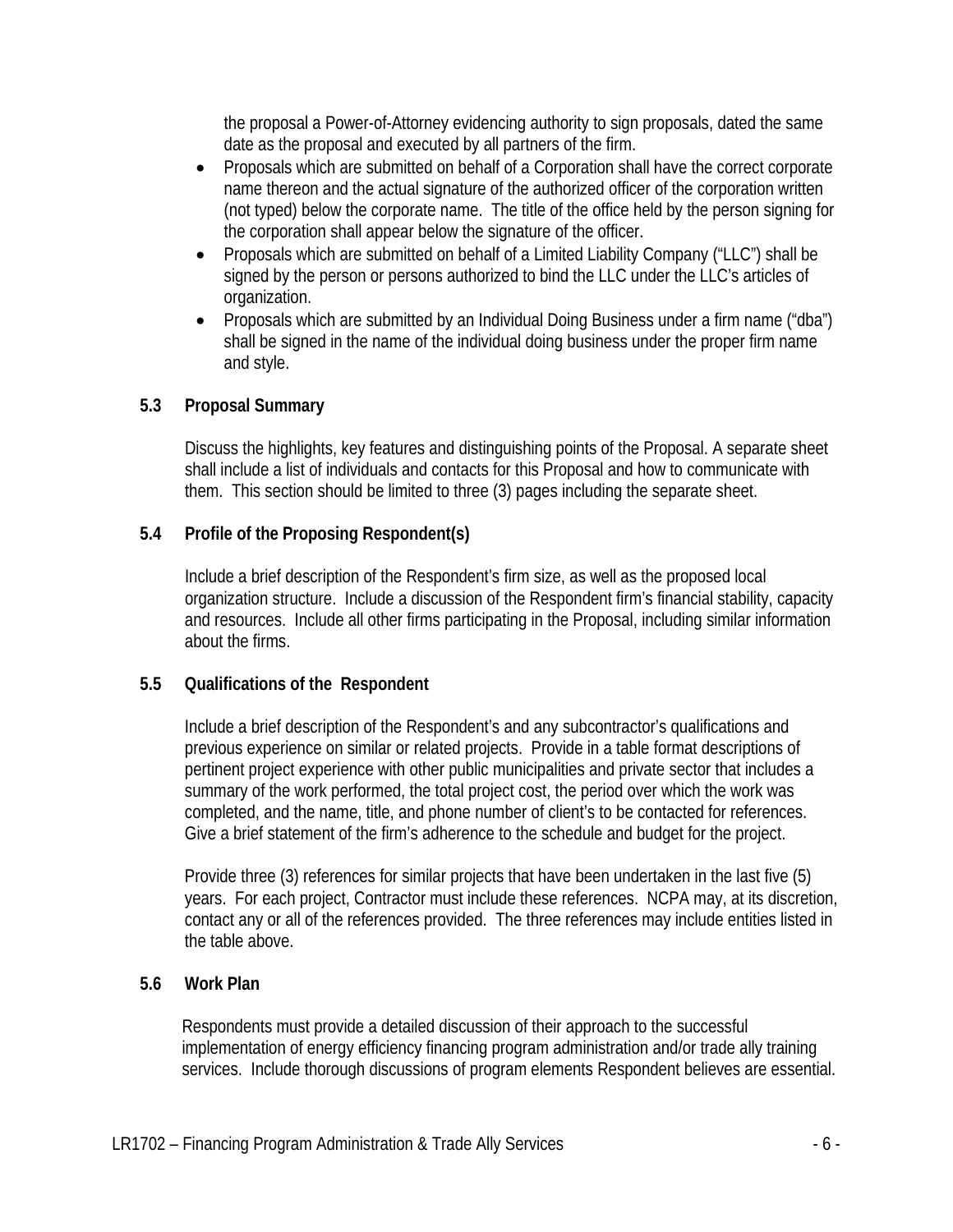Include sample work schedules to accomplish all of the required tasks and the timeline. Identify the staff who would be assigned to each task, including sub- consultants and subcontractors.

#### **5.7 Project Staffing**

Attach résumés of key personnel who will perform proposed work and who are assigned to this project. The resumes must include a summary of the person's experience (especially that which is specific to this RFQ), a chronological, detailed account of their experience, education information, and identification of any certifications. Please also provide an explanation as to why these personnel are best suited to meeting the requirements of this RFQ.

#### **5.8 Cost Sheet and Rates**

This section shall include the cost sheet, and rate information in \$/hour as applicable. The cost sheet and hourly rates information is relevant to a determination of whether the cost is fair and reasonable in light of the services to be provided. Provision of this information assists the NCPA in determining the firm's understanding of the project, and provides staff with tools to negotiate the cost.

## **6. EVALUATION PROCESS**

NCPA will, in its sole discretion, evaluate RFQ responses to determine which Respondents are likely to provide the greatest overall value to NCPA Members. Evaluations will be based on evaluation criteria described below, information provided in each RFQ, possible oral interviews with the Respondent, mail or email requests, information already known by NCPA, and other publicly available information such as public credit ratings.

NCPA may request that Respondents complete supplemental questionnaires and/or meet for oral interviews at any stage of the RFQ process. Respondents failing to provide information, deemed necessary by NCPA to adequately review a response, may be eliminated from further consideration at any stage or time during the RFQ process.

All determinations made by NCPA with respect to any Respondent or its response, including the determinations described in this RFQ, shall be made by NCPA at its sole discretion and without liability. No de-briefings will be provided as these determinations will be final and are not subject to review.

The selection committee, which consists of representatives from NCPA and NCPA Members, will evaluate the proposals provided based on the following criteria:

- 1. Quality and completeness of proposal:
- 2. Knowledge, experience and skills of Respondent to provide the requested services:
- 3. Experience of staff to be assigned to the project, based on prior engagements of similar scope and complexity:
- 4. Competitive rates for the requested services.
- 5. Respondent's ability to perform the work within the time specified and demonstrated strong project management:
- LR1702 Financing Program Administration & Trade Ally Services 7 -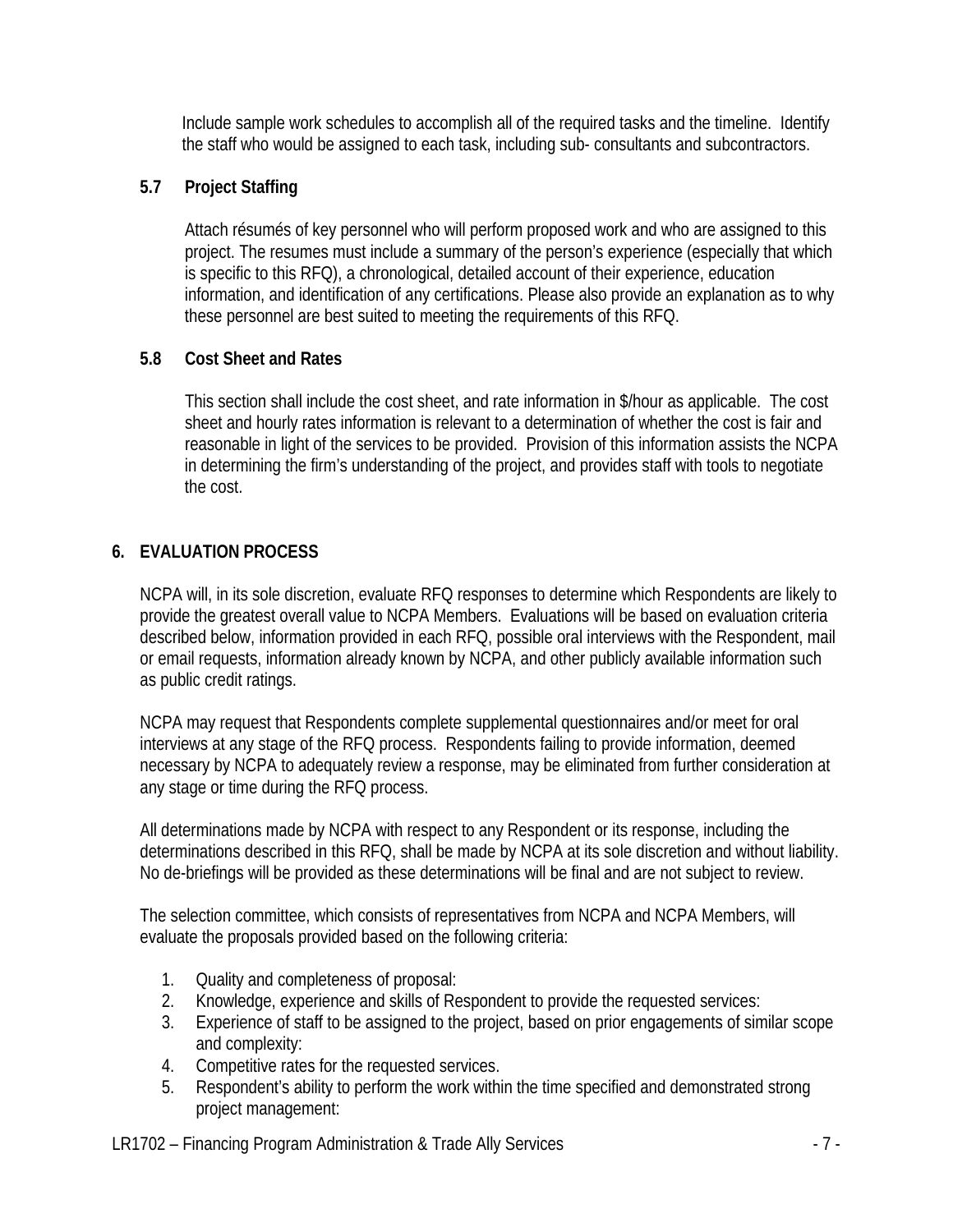6. Customer references.

The selection committee will make a recommendation to NCPA. The acceptance of the proposal(s) will be evidenced by an electronic or written Notice of Award from NCPA to the successful Respondent.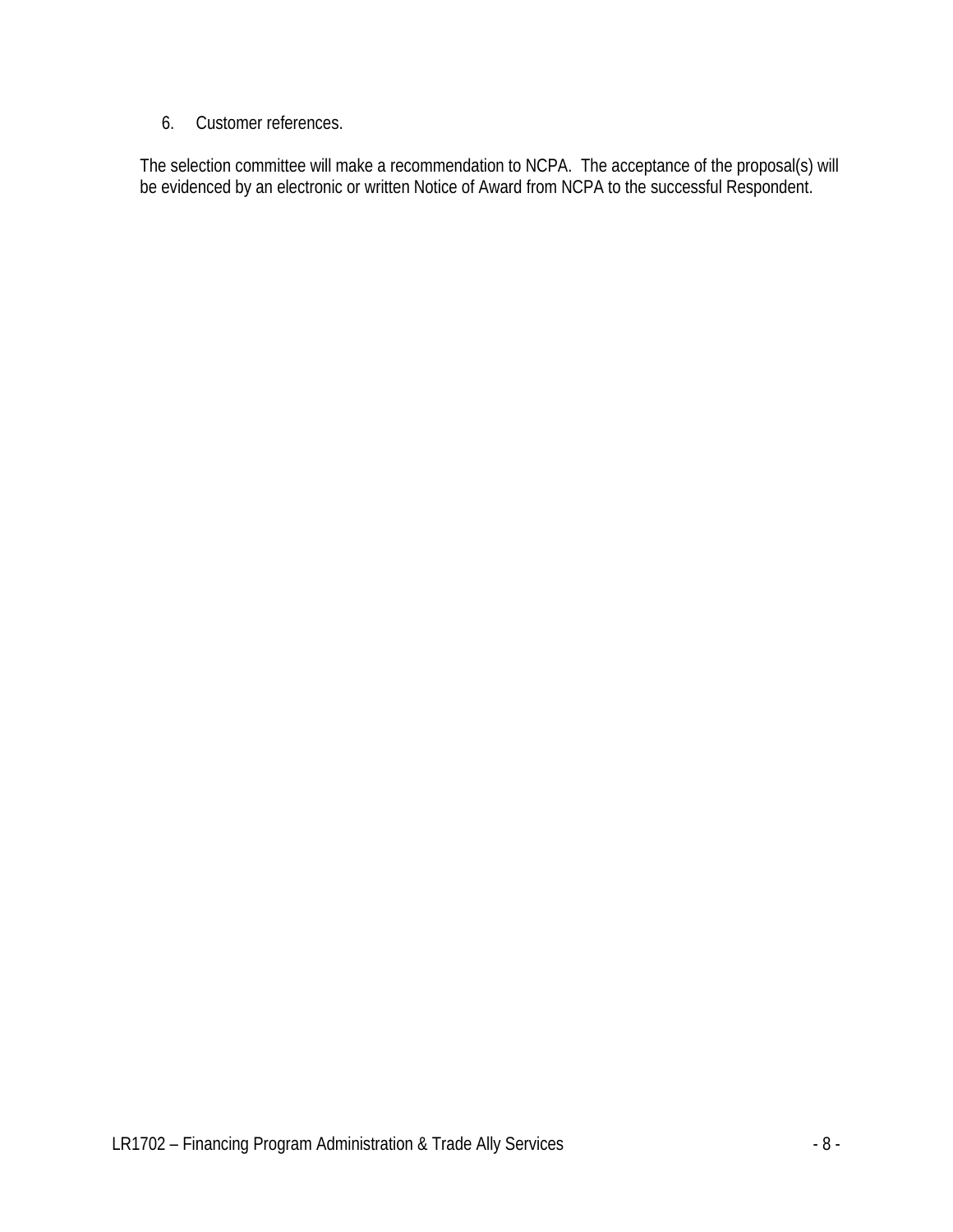#### **ATTACHMENT A RESPONDENT INFORMATION FORM**

#### **RESPONDENT**

| Name of Business      |       |             |             |     |
|-----------------------|-------|-------------|-------------|-----|
| Contact Name & Title  |       |             |             |     |
| <b>Street Address</b> |       |             |             |     |
| City                  |       |             | State       | Zip |
| Phone                 | Email |             |             |     |
| Type of Organization: |       |             |             |     |
| Sole Proprietorship   |       | Partnership | Corporation |     |

#### **ADDENDA**

To assure that all Respondents have received each addendum, check the appropriate box(es) below. Failure to acknowledge receipt of an addendum/addenda may be considered an irregularity in the Proposal:

Addendum number(s) received:  $\Box$  1;  $\Box$  2;  $\Box$  3;  $\Box$  4;  $\Box$  5;  $\Box$  6;

Or, No Addendum/Addenda Were Received (check and initial).

## **SIGNATURE**

By signing below, the submission of a proposal shall be deemed a representation and certification by the Respondent that they have investigated all aspects of the RFQ, that they are aware of the applicable facts pertaining to the RFQ process, its procedures and requirements, they have read and understand the RFQ, and agree that their proposal will remain firm for a period of up to 90 days in order to allow NCPA adequate time to evaluate the qualifications submitted.

No request for modification of the proposal shall be considered after its submission on the grounds that the Respondent was not fully informed as to any fact or condition.